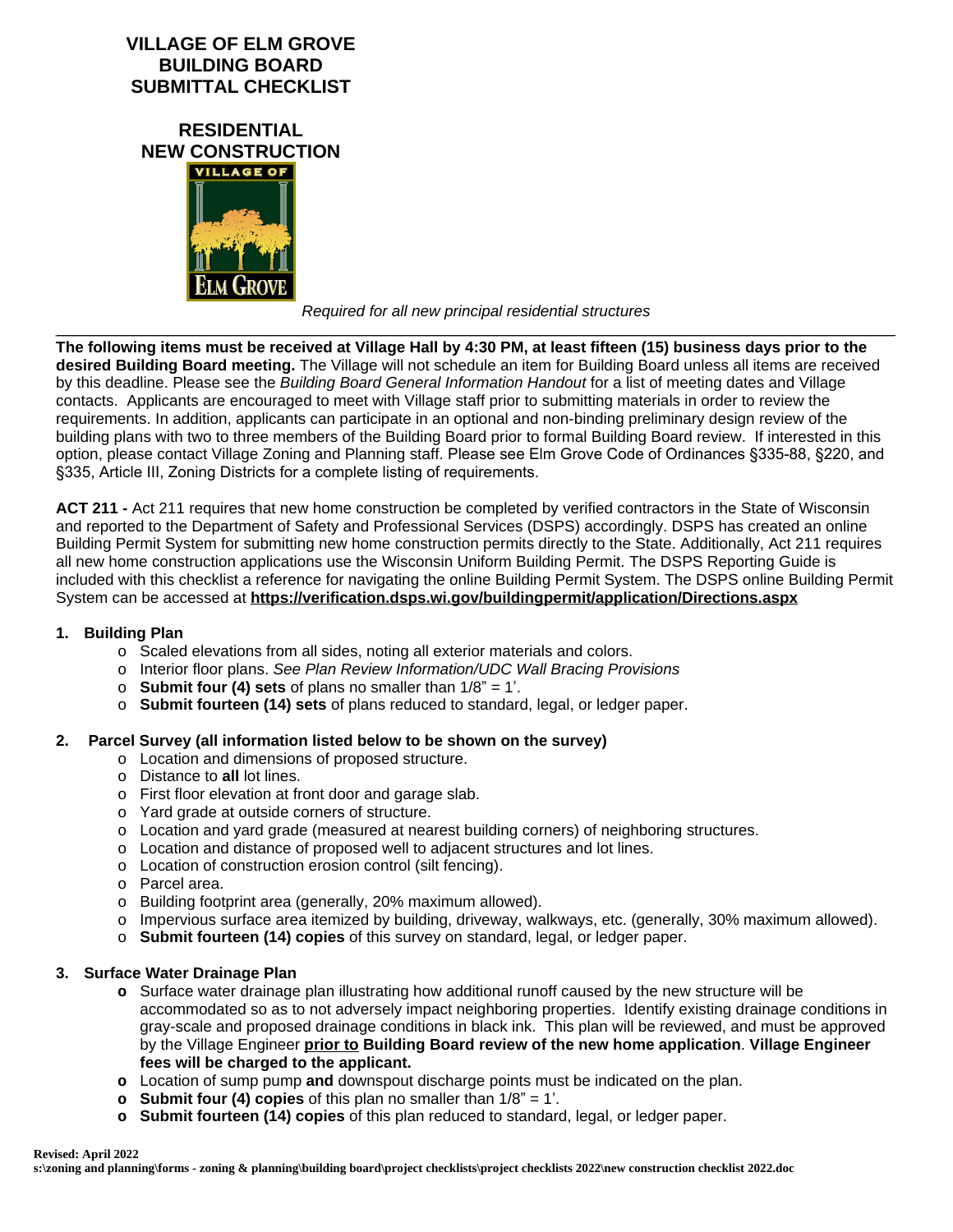- **4. Landscaping Plan (landscaping must be completed within six months after occupancy)**
	- o Proposed landscaping with species list, number, and size.
	- o **Submit four (4) copies** with scale no smaller than 1/8" = 1'.
	- o **Submit fourteen (14) copies** reduced to standard, legal, or ledger paper.
- **5. Building Permit Fee Worksheet-** Submit 1 Copy
- **6. Signed Wisconsin Uniform Building Permit Application-** Submit 1 Copy
- **7. Signed Building Permit Addendum-** Submit 1 Copy
- **8. Driveway Permit Application (must be completed within six months after occupancy)** Submit 1 Copy
- **9. Sewer Lateral Disturbance & Abandonment Requirements form –** Submit 1 Copy
- **10. Public Way Disturbance Permit-** Submit 1 Copy
- **11. Pictures of Village right-of-way adjacent to property-** Submit 1 Set of Pictures
- **12. Thermal Performance Sheets (heat loss calculations) –** Submit 1 Copy
- **13. Digital copy of Plans, Survey, Grading Plan & Landscaping via email, USB flash drive or disk (optional)**
- **14. Sample of materials and colors (to be brought to Building Board meeting)**

*Demolition Permit: A demolition permit will be required if an existing structure is demolished. An application for a demolition permit is required to be reviewed by the Plan Commission.* 

*Pools, Fences and Shed: If an additional item such as a yard maintenance shed, pool, or fence is proposed to be built in conjunction to the new home, each proposed structure will need to be submitted with separate plans and applicable fees for those projects paid.*

*Please contact the Zoning and Planning Administrator for more information.*